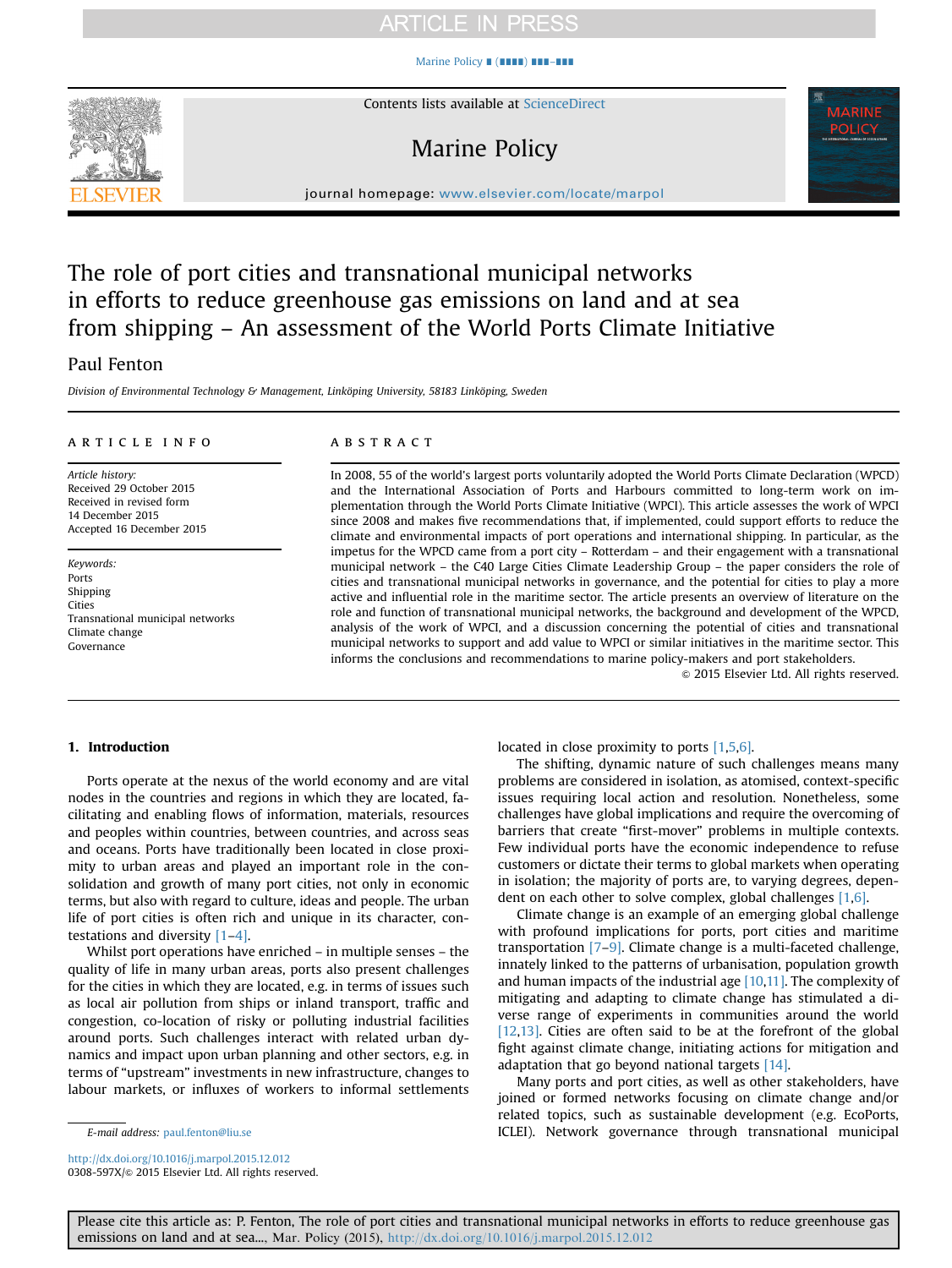#### 2 P. Fenton / Marine Policy ∎ (∎∎∎∎) ∎∎∎–∎∎∎

networks (TMNs), it is assumed, provides opportunities for knowledge diffusion and capacity-building among diverse groups of stakeholders, whilst providing the opportunity for collective or synergetic actions, or the mobilisation or representation of common agendas. Becker et al. consider such collective, participatory enterprise essential for ports in the fight against climate change [\[15\].](#page-5-0)

This paper explores the role of port cities and TMNs in efforts to reduce the climate and environmental impacts of shipping. To do so, the paper presents an overview of literature on TMNs, before presenting a case that emerged from port city involvement in a TMN – the World Ports Climate Declaration and World Ports Climate Initiative (WPCI). The development and implementation of WPCI is described and assessed with reference to literature on TMNs, in order to highlight challenges and opportunities for the WPCI and similar initiatives. These Results inform a Discussion and Conclusions proposing the need for stronger engagement of port cities and TMNs – in cooperation with ports, and stakeholders active in ports and shipping – to combat climate change and tackle other environmental problems.

#### 2. Literature review: transnational municipal networks

Climate change and the need for sustainable development are discussed in an extensive body of literature, much of which emphasises the role of municipalities as participating actors in multilevel governance [\[16](#page-5-0),[17\].](#page-5-0) In recent decades, various transnational municipal networks (TMNs) have been formed to facilitate municipal work for sustainable development and, in recent years, such networks have given significant emphasis to efforts to mitigate and adapt to climate change [\[18](#page-5-0)–[20\]](#page-5-0).

TMNs usually have multiple objectives and fulfil a range of roles, which Bouteligier categories as "(1) to exchange information, knowledge and best practices; (2) to increase cities' capacity; and (3) to voice cities' concerns in the international arena"  $[21]$ . Feldman offers a variation, stating "Networks perform three vital functions in regard to environmental problems: (1) generating and diffusing information; (2) undertaking effective policy evaluation strategies; and (3) initiating local response efforts without waiting for national efforts" (both formal and informal)" [\[13\]](#page-5-0).

TMNs may be considered as "quasi-governmental" entities, with strong links to conventional, top-down models of government [\[22\]](#page-5-0); as flexible and dynamic alternatives to such hierarchies [\[21\];](#page-5-0) or as "governing from the middle" and mediating boundaries between other stakeholders [\[23\]](#page-5-0). TMNs may be global or regional in scope, addressing multiple or single themes, or be formed of specific categories or type of member (e.g. C40 Large Cities Group, Eurocities, Eurotowns). Typically, TMNs are associations to which member municipalities pay subscription fees in return for a range of services, including e.g. networking, knowledge transfer and capacity-building, the coordination of interests and representation in international processes such as the UNFCCC<sup>1</sup>, participation in events or projects, promotion or dissemination of information.

Hakelberg highlights the capacity of TMNs to enable "governance by diffusion" in an "increasingly fragmented, polycentric and transnational" system of global climate governance [\[24\].](#page-5-0) According to Feldman, the convening power of TMNs (as a platform and a forum) can "empower local levels of governance to develop the capacity to manage problems, prompting what we term "glocal" cooperation", with "broad diffusion of experience" an inevitable consequence [\[13\].](#page-5-0) In a similar vein, Giest and Howlett note that "TMNs are the institutional foundation for a concerted effort in climate change within and between countries", whilst recognising that TMNs provide added value when working in specific regions and with the support of national governments [\[25;](#page-5-0) see also [26](#page-5-0)]. In other words, TMNs may provide an opportunity to provide a framework for municipal climate change action, yet the framing context will influence the extent to which those frames are filled with content.

TMNs may thus provide a potential forum for coordination of interests, knowledge transfer, experimentation and other collaborative action concerning climate change. Despite this, TMNs are sometimes perceived as representing the "usual suspects" or as consolidating or over-emphasising particular types of cultural or institutional context, themes or solutions [\[21,27](#page-5-0),[28\]](#page-5-0). For example, Acuto [\[29\]](#page-5-0) and Bouteligier [\[21\]](#page-5-0) note the presence of a "core-periphery" dynamic in the internal geography of the C40 Cities Climate Leadership Group, both in terms of representation, activity and thematic focus. McFarlane  $[30]$ , Robinson  $[31]$ , and Ward  $[32]$ note that certain categories of cities and municipalities tend to be over-represented, or dominate, TMNs. A large group of cities are not represented or are under-represented in TMNs. These "invisible cities" can be variously interpreted as being silenced in TMN agendas, less active than prominent TMN members, or in some cases, as "free riders".

Others challenge the supposed benefits of TMN activities to disseminate information and transfer knowledge. For example, Dolowitz et al. challenge proponents of "governance by diffusion" by contending that when moving from inspiration to implementation, U.S. municipalities tend not to draw upon international or high-profile examples. Rather, when identifying policies options, "instead of a directed and purposeful search occurring, leading to the best possible policy being borrowed… searches were less about best practice and more about convenience and perceptions of similarity" [\[33\]](#page-5-0). Posing the question "Why don't cities learn?" in a global study, Campbell suggests that in the best cases, "deliberate and systematic" collection of hard and soft data occurs and facilitates municipal learning [\[34\]](#page-5-0). Thus, TMNs face the challenge of assisting the typical municipalities, as observed by Dolowitz et al., to achieve the best practice observed by Campbell. This may require a re-conceptualisation of some TMN approaches or activities.

As previously noted, Giest and Howlett argued that the added value of TMNs is linked to the context in which they operate, and a regional (or continental) focus may facilitate action in certain contexts [\[25\]](#page-5-0). In the U.S. context, Krause suggests some municipal networks appear to have stronger leverage power or influence on their members' actions than others, albeit to a very limited extent. However, the ""leakage" of knowledge and norms" through publicly-available information may "may increase the average GHG relevant activities being taken by all cities, and in doing so, decrease the impact able to be attributed directly to membership" [\[35\].](#page-5-0) In other words, "free rider" municipalities may achieve as much or more as TMN members; however, this interesting question lies outside of the scope of this paper.

#### 3. Case: The World Ports Climate Declaration

The previous section presented an overview of literature discussing the role of TMNs and their theoretical potential, as well as important criticisms and challenges. In the following section, the World Ports Climate Declaration is presented as a manifestation of activity to address the environmental and climate impacts of operations a global industry, ocean-going shipping. The WPCD was a city-led initiative, in which a TMN played an instrumental role; its

<sup>1</sup> For example, ICLEI – Local Governments for Sustainability plays a similar consultative role to the UN as the International Association of Ports and Harbours (IAPH).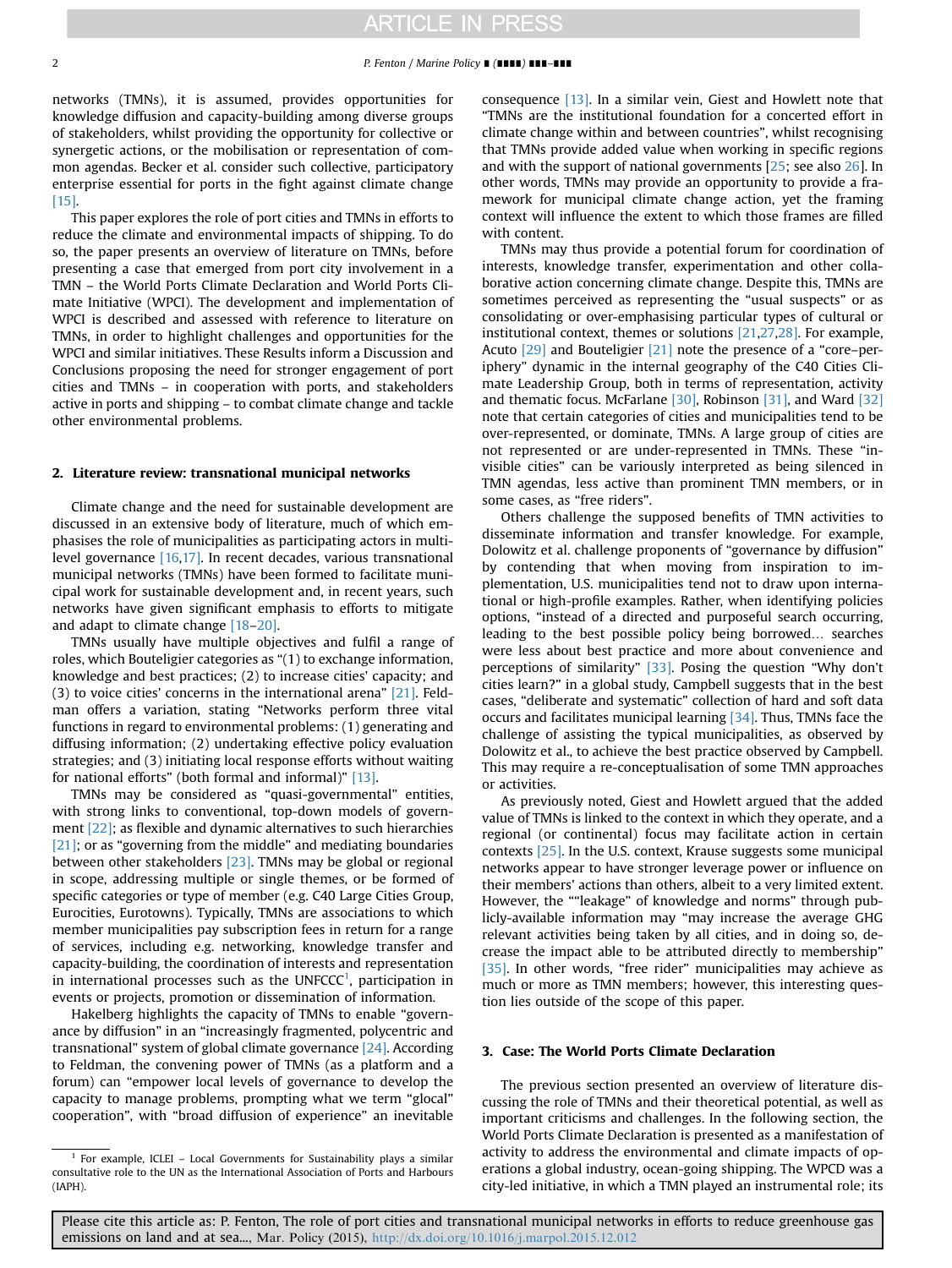background and development are described below.

### 3.1. Background

In 2006, the City of Rotterdam adopted a target to reduce the city's greenhouse gas emissions by 50% by 2030, and the Rotterdam Climate Initiative (RCI) was established as a platform to initiate diverse activities in the city  $[8,36]$ . As the industries and operations in and around the Port of Rotterdam – Europe's largest port – were the main source of emissions in the urban area, RCI quickly focused attention on the port and related stakeholders. Other influences, such as recent changes to national legislation on transport emissions and ongoing legal challenges concerning the extension of the port, also influenced the context and highlighted the need for Rotterdam to adopt a systemic approach with a wide scope.

However, as a central node in the Dutch and European economy, any measures to reduce the environmental impacts of the port would have to be achieved without damaging the port's competitive status. This meant cooperation with other ports and stakeholders would be essential, as individual actions by a lone first-mover potentially risked generating negative socio-economic impacts, whilst moving environmental problems elsewhere. Other ports faced similar challenges, making collective action essential and win–win solutions desirable if ports were to effectively mitigate and adapt to climate change and other environmental problems.

With this in mind, Rotterdam approached the C40 and the Clinton Climate Initiative (CCI), requesting support in developing a programme for world ports to combat climate change, as well as in fostering political support in large port cities to address climate change. C40 was a relatively young TMN, created in 2005 by the then Mayor of London, Ken Livingstone. The network was formed of an invited group of the world's megacities and associate members representing municipalities at the forefront of efforts to combat climate change [\[37](#page-5-0)–[39\]](#page-6-0). In 2006, C40 established a partnership with the William J. Clinton Foundation, a non-profit organisation, which had launched CCI to reduce the levels of and impacts of greenhouse gas emissions through work on cities, clean energy and forestry (Sovacool provides a longer discussion of CCI's role and activities [\[40\]\)](#page-6-0).

CCI was designated as the implementation partner of the C40 network [\[41\].](#page-6-0) In practice, this meant that the Cities Programme of CCI stationed City Directors in each of the C40 member cities and established "programme" teams to provide expertise and support to City Directors across different themes (e.g. waste management, lighting, building retrofits). This partnership aimed to increase the possibility for synergies, exchange and replication within the C40 network and thereby contribute to reducing greenhouse gas emissions both within the C40 cities and beyond [\[29,37,](#page-5-0)[42\].](#page-6-0)

#### 3.2. Developing the World Ports Climate Conference

Rotterdam and C40-CCI agreed to work together to develop the C40 World Ports Climate Conference and, in early 2007, established project teams to work on the initiative<sup>2</sup>. Rotterdam agreed to host two events, a preparatory conference and main conference. Together, Rotterdam, C40-CCI and participating stakeholders would co-develop an agenda for the two events and the principles of a practical, workable Declaration, around which a wider programme of activities could be structured. Rotterdam and CCI staff analysed the shipping industry, ports and cities in order to identify potential new approaches, methods and technologies that could reduce greenhouse gas emissions, improve local air quality and take into account other environmental considerations on land and at sea.

From an early stage, it was envisaged that the content of any programme would address clean ports (trans-shipments within the port area, sustainable transportation to and from the port), clean shipping (port policies for fairways, dock, etc.; ship engines and fuels), and clean energy and industry  $(CO<sub>2</sub>$  sequestration, energy efficiency in industrial companies, reuse of industrial waste energy, biomass certification). Rotterdam informed C40 port cities and other important ports about the initiative and invited a select group to the preparatory conference, which was held on 25–27 November 2007. The preparatory conference provided an opportunity for port representatives to meet and informally discuss climate change and other challenges, paving the way for future collaborative work between port cities. Moreover, the preparatory conference provided an opportunity to present, discuss and agree upon a provisional draft of what would become the World Ports Climate Declaration [\[43\].](#page-6-0)

The main objectives of the WPCD were defined as: exploring ways to reduce  $CO<sub>2</sub>$  emissions from deep sea vessels calling at ports (i.e. ocean-going shipping); exploring ways to reduce  $CO<sub>2</sub>$ emissions from port operations (i.e. terminal operations); exploring ways to reduce  $CO<sub>2</sub>$  emissions from inland shipping and other modes of transport (i.e. logistic chains); exploring ways to promote the use of alternative energy sources (i.e. energy savings and renewables); and  $CO<sub>2</sub>$  footprint calculation for ports (i.e. monitoring and policy evaluation). Opportunities for ports to work with biomass and carbon sequestration were to be also discussed as special topics at the main conference.

On 9–11 July 2008, representatives from many of the world's largest ports met in Rotterdam, together with a diverse range of stakeholders including shipping companies, shippers, terminal operators, fuel suppliers, logistics providers, environmental NGOs, service and equipment providers, etc. Cities were also represented, both directly, and also through the presence of C40 staff and CCI city directors and programme teams. The aforementioned topics were discussed in greater detail, with the conference culminating in the WPCD on behalf of conference participants to individually and jointly address climate change and reduce environmental impacts of shipping and port operations. The WPCD highlighted the potential of ports to influence supply chains and the opportunities to implement measures with additional co-benefits, whilst recognising the need for differentiation. By adopting the WPCD, ports indicated their intention to use the document to "guide action to combat global climate change and improve air quality" [\[44\].](#page-6-0)

In order to facilitate implementation, steps had been taken to institutionalise the WPCD. During spring 2008, the Board of Directors of the International Association of Ports and Harbours (IAPH) adopted a resolution supporting the initiative and committing to long-term work on implementing the Declaration, with support tools including biannual conferences and a dedicated website [\[5,](#page-5-0)[44\]](#page-6-0). Thus, when the Declaration was adopted by 55 ports in Rotterdam, the IAPH was ready to facilitate their interaction and develop working groups dedicated to specific topics and actions. This process – known as the World Ports Climate Initiative (WPCI) – was formally launched on 24–25 November 2008 in Los Angeles [\[5\].](#page-5-0) The progress of WPCI since its launch is discussed in the following section.

 $2$  The author worked for CCI during 2007–8 and contributed to the development of the WPCD, but not to the subsequent implementation of the WPCI, which is described in "[Section 4](#page-3-0)". As such, [Section 3](#page-3-0) of this paper is partly based on unreferenced source material from the author's own archive and personal recollections. This experience partly informs the author's analysis concerning what was expected during the WPCD development process and the outcomes of WPCI.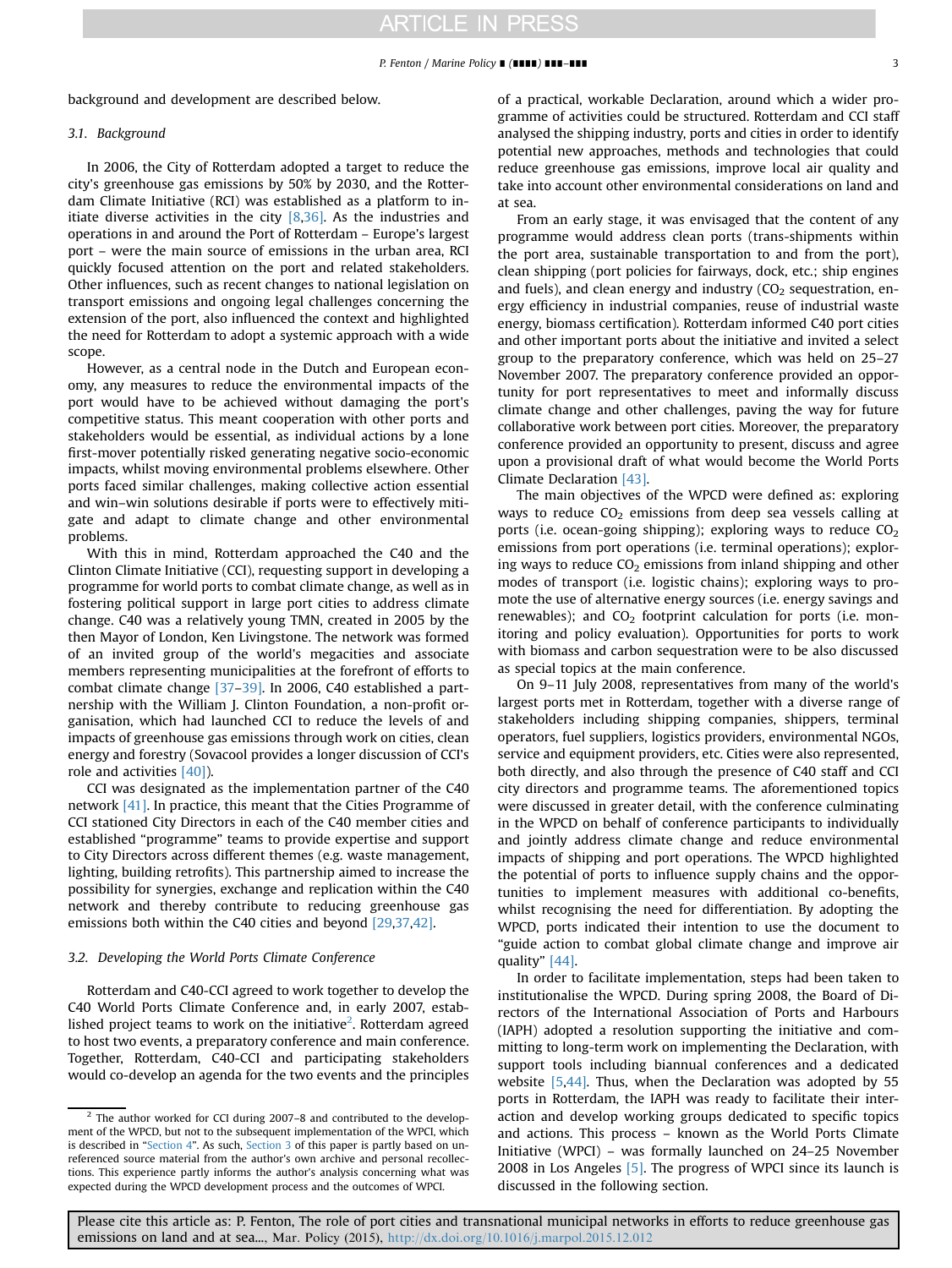<span id="page-3-0"></span>

#### 4 P. Fenton / Marine Policy ∎ (∎∎∎∎) ∎∎∎–∎∎∎

## 4. Results

#### 4.1. WPCI: implementing the WPCD

The WPCI focuses on five principal topics (ocean-going shipping; port operations; logistic chains; alternative energy; and environmental auditing/ $CO<sub>2</sub>$  inventories) and has led to specific initiatives between ports addressing e.g. intermodal transport, leasing agreements, cargo-handling equipment, LNG-fuelled vehicles, Onshore Power Supply, and the clean shipping index. Moreover, the WPCI ports committed to increasing and strengthening support for its activities among the world ports community.

It is unclear to what extent this latter undertaking has been achieved. Nonetheless, several ports in the WPCI working groups have subsequently implemented measures with regard to particular topics (e.g. introduced hybrid cargo handling equipment), and also developed guidance documents and provided support to other ports attempting to begin work with such measures (e.g. concerning carbon footprinting or a toolbox for air quality and greenhouse gas emissions). Two examples are discussed here, the Environmental Ship Index and Onshore Power Supply:

#### 4.1.1. Environmental Ship Index (ESI)

The ESI was the focus of significant attention during the process to develop the WPCD, and its continued development and increasing use represents one of the main achievements of the WPCI [\[1\]](#page-5-0). The basic idea was to develop a transparent system to improve the environmental performance of shipping. This would enable ports to incentivise accelerated adoption of cleaner shipping techniques, and shippers (and their customers) to introduce similar demands into their purchasing criteria, thereby increasing demand for clean shipping and influencing supply chains.

The ESI was established and is currently used by over 30 ports (mainly in Europe, but also in North America and Asia). The ESI is a voluntary system enabling automatic calculation of the environmental performance of ships' air pollutants and  $CO<sub>2</sub>$  emissions. Ships reporting data through the system must achieve performance levels exceeding current international regulations and are eligible for discounted fees in ports. By April 2015, 3484 ships were registered in the system [\[45\].](#page-6-0)

The ESI was partly inspired by the work of the Clean Cargo Group and its member companies [\[46](#page-6-0),[47\]](#page-6-0) and the Clean Shipping Project, a private governance initiative involving various companies in Sweden. Wuisan et al. identify factors enabling and constraining the Clean Shipping Project as relating to legitimacy, trust and robustness [\[48\].](#page-6-0) Wuisan et al. argue that the future development of the Clean Shipping Project and similar initiatives such as ESI is contingent on reaching a "critical mass" of membership, and improving the added-value, benefits and synergies offered, in order to expand reach across supply chains and thereby influence ocean-going shipping [\[48\]](#page-6-0).

When planning the WPCD, it was hoped that it would be possible to align these and similar initiatives under the ESI umbrella, and link the ESI to real-time monitoring systems. Such monitoring would enable monitoring of ship performance at sea, and thus potentially enable shippers (and their customers) to formulate more specific demands concerning ship performance not just in port, but across the entire logistics chain, and link these to revolving funds aiming to finance investments in clean technologies (Gibbs et al. suggest this is critical  $[49]$ ). However, it appears that these discussions have lost momentum and perhaps indicates the need for a mediator to facilitate and broker discussions; a TMN could potentially play such a mediatory role.

Maritime Power, Cold Ironing, Shoreside Electricity) was also the focus of considerable attention during the WPCD development process. The Port of Gothenburg, Sweden, became an important reference point, due to its early introduction of Onshore Power Supply for regular passenger ferry and freight lines operating from the port and its use of renewable energy. Indeed, in the years since WPCI was launched, Gothenburg has received a number of awards and commendations for its work with OPS, such as a Global Energy Award in 2011 [\[50\]](#page-6-0).

In recent years, Gothenburg and other WPCI ports have developed a highly-informative website on OPS and an increasing number of ports have introduced or plan to introduce OPS systems. Many of these ports are located on the West Coast of the USA, or in Europe (the Baltic and North Seas). These areas are all Emission Control Areas under MARPOL Annex VI Regulations for the Prevention of Air Pollution from Ships [\[51\],](#page-6-0) suggesting that – despite the efforts of WPC – regulations remain an important driver influencing adoption of OPS. Similarly, the EU and California have banned the use of heavy fuel oil in ports, and since November 2011, the EU has allowed Germany and Sweden to reduce the rate of electricity tax for electricity used in OPS systems [\[50\].](#page-6-0) Such measures have increased the cost-efficiency of using OPS in these contexts; yet OPS has not yet been widely adopted elsewhere.

### 4.2. Analysis

The WPCD represented a statement of responsibility and identified themes, approaches and actions to achieve lower emissions of greenhouse gases and air pollutants, and more generally, sustainable development in ports and at sea. To support implementation, the IAPH established the WPCI, a voluntary initiative which recognises and illustrates the need for interdisciplinary collaboration between stakeholders and across sectoral boundaries to reduce negative environmental impacts of shipping and related activities. As we have seen, WPCI has helped influence the adoption of new practices in some ports and by stakeholders, including shipping companies.

WPCI appears to focus more on particular parts of the WPCD (e.g. ocean-going shipping and terminal operations) whilst focusing less on other issues, such as hinterland transport and supply chains or renewable energy. Of course, this is not true for all participating ports, but rather a general observation concerning WPCI activities based on the available information about developments in the six years since WPCD. Moreover, the presence of first-mover problems (which influenced the origins of the process both in Rotterdam and the industry as a whole) meant the need for extensive engagement with diverse groups of stakeholders was noted already at the WPCD preparatory conference. Indeed, the Secretary-General of the International Maritime Organization commented upon this specific point in his speech to the World Ports Climate Conference [\[52\]](#page-6-0). The WPCD thus noted the need for individual and collective action and recommended approaches that avoid "one-size fits all" solutions or technological lock-in (an issue discussed in more detail in [\[53](#page-6-0)–[55\]](#page-6-0)).

In practice, although there are examples of individual and collective action, these appear to be concentrated in particular geographic clusters located in or around MARPOL Annex VI ECAs. It was, as recognised in the WPCD, always anticipated that some port authorities would be more engaged than others in WPCI. However, there appears to be a core group of active WPCI members, whilst others appear less engaged. This tends to reinforce the claims of Acuto [\[29\]](#page-5-0) and indicate a "core–periphery" challenge facing the WPCI that is perhaps reflective of wider trends in the ports community. In other words, the active ports are not the many, but the few. If the climate and environmental impacts of shipping, both in ports and at sea, are to be comprehensively

## 4.1.2. Onshore Power Supply (OPS)

OPS of electricity to ships at berth (also known as Alternative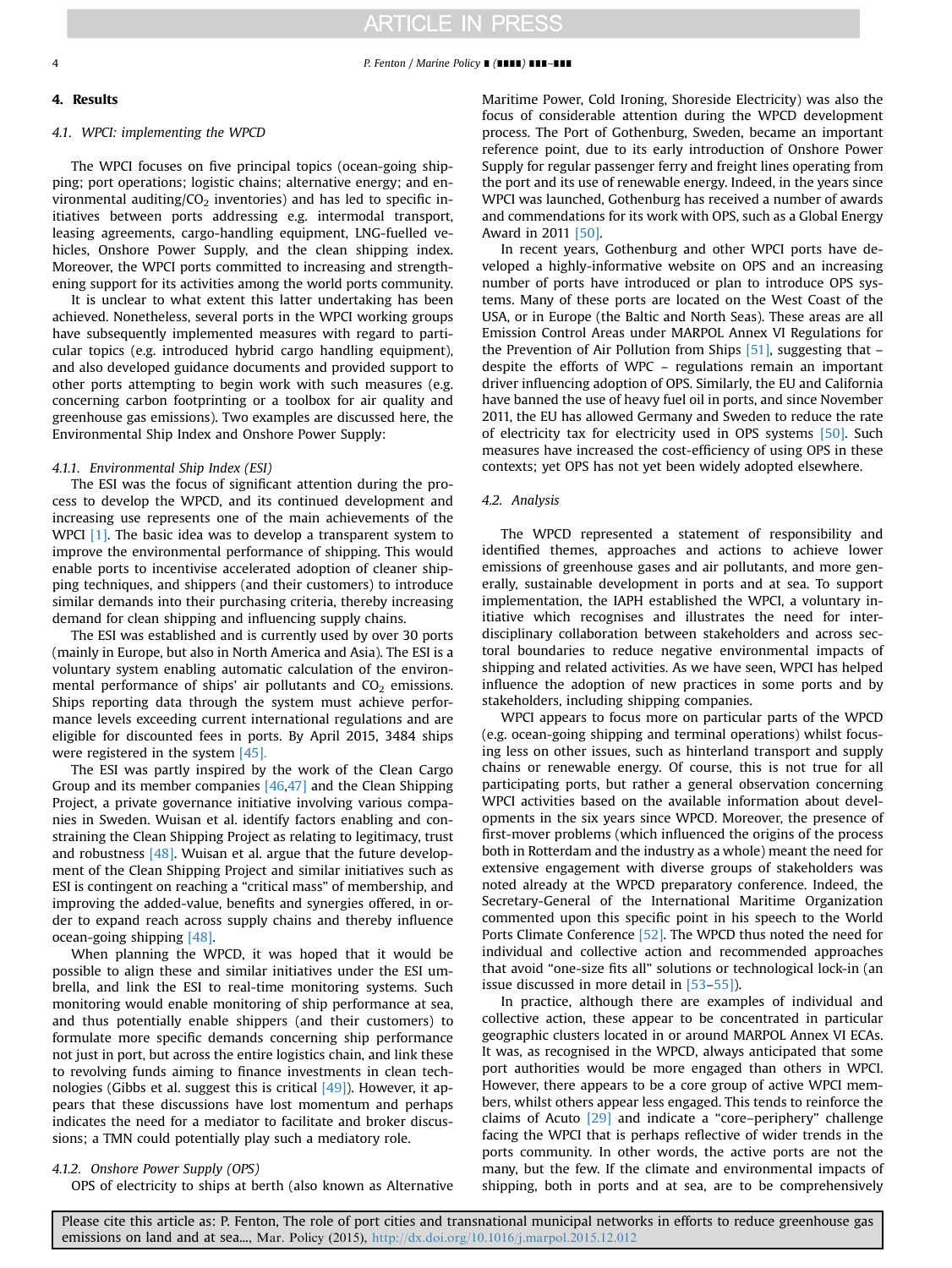addressed, this needs to change and more ports need to be more active, both in WPCI and other contexts.

This outcome was considered a strong possibility during the development of WPCD. Indeed, it was partly for this reason that the WPCD's contents – and those of the WPCI – were broad-ranging. WPCD aimed to inspire a myriad of actions of varying scale, diversely spread across the globe, which when implemented – individually and collectively – would generate significant benefits in terms of reduced emissions, costs, etc. However, the WPCD was developed with the active involvement of cities and a TMN, and it was assumed that cities and TMNs would be actively involved in its implementation. C40-CCI would, it was assumed, play a role to facilitate partnerships and broker agreements with stakeholders, to help overcome some of the obstacles to collaborative or joint actions. Moreover, C40-CCI would encourage city-to-city exchanges and learning and disseminate information widely within and outside its networks.

In practice, this does not appear to have occurred in a substantive manner. In the absence of C40-CCI or a similar TMN, the WPCI would itself have to assume a mediatory role and proactively engage cities and other stakeholders. This is somewhat problematic, not least because the WPCI (and some member ports) has limited resources (both in terms of resources or capacities) to engage in often extensive processes of consensus-building and codevelopment, but also because C40-CCI provided independent, cost-free services on a global basis with direct links to decisionmaking processes in the C40 cities. Without a TMN providing a link to cities and mediating engagement with other stakeholders, the WPCI has largely focused on using the WPCD as a platform to achieve transitions within shipping and port operations, that is to say, in and between individual ports and involving actors operating within the traditional ports and shipping industry.

Whilst this is understandable, the WPCD envisaged a wider process of engagement and action involving diverse groups of other stakeholders and addressing issues of wider scope (e.g. hinterland/inland/upstream transportation; energy systems; industries; and port-city integration). In other words, WPCD envisaged ports adopting a strategic approach to reducing greenhouse gas emissions and local air pollution, in order to enable deep and wide system changes both within the port, port-city and its surrounding regions, and also between ports across geographical divides.

This paper thus considers the WPCI to have achieved mixed results. A core group of active ports are taking positive steps and doing commendable work in particular geographic clusters. It is desirable that (a) more WPCI ports adopt these approaches and (b) more ports subscribe to the WPCD principles and actively work in WPCI. At the same time, there is significant potential for current WPCI ports to "unfold" their approaches and work strategically, by involving diverse groups of stakeholders in efforts to reduce emissions. There are examples of good practice concerning such work [\[56,57\]](#page-6-0) and opportunities to benefit from collaboration or synergies with other initiatives or projects [\[58](#page-6-0)–[60\].](#page-6-0) New such initiatives are emerging, and sub-global governance structures are perceived as increasingly desirable [\[61,62\]](#page-6-0).

## 5. Discussion

The WPCI is one of various initiatives aiming to reduce greenhouse gas emissions and other negative environmental impacts of maritime transport both at sea, in ports, port cities and their hinterlands. Such network governance initiatives appear to be essential and important processes in a world of multi-level governance. The WPCI recognises that ports have a responsibility to act, whilst accepting the need to work collaboratively both within

and between sectors, as ports operate within the context of a wider economy and significant environmental impacts of shipping occur outside of the territorial boundaries of cities or even nations.

A series of interacting measures across multiple sectors is required and, in the current context, ports can be more creative in their use of the instruments they have (e.g. leasing agreements) and make use of frameworks such as WPCI to guide their strategic work to enable collaborations and synergies. Nonetheless, despite the potential to involve more ports and help stimulate a wider range of actions within WPCI, the absence of a strong and committed TMN, together with the relative invisibility of port cities, represent significant obstacles to implementation.

To date, there is little indication that cities have played a significant role in the implementation of WPCI, and the diffusion of knowledge, norms and practices in port cities as a result of WPCI is likely to be limited. This is striking, since the WPCD was initiated by a city and TMN working in collaboration with stakeholders from ports and shipping. The subsequent focus of the WPCI on the internal dynamics of the shipping industry represents a deviation from the approach discussed at the preparatory conference and agreed upon in the WPCD, which aimed towards comprehensive engagement with stakeholders. This change has almost certainly played a role in limiting the implementation of the WPCI.

A partial explanation is offered by van Tatenhove et al., who show that when the resources and decision-making power of a governance structure are limited, and potential benefits uncertain, its capacity to work with stakeholders and governance perfor-mance is limited [\[63\]](#page-6-0). This is probably the case for the WPCI, and the presence of an active and committed TMN could potentially act as a catalyst to revive the WPCI, by increasing its resources to engage cities and contribute to improved integration of agendas and actions in port cities.

The typical functions of TMNs include diffusion of knowledge and practices, capacity-building, representation, policy evaluation and stimulating local action [\[13,21\].](#page-5-0) Each of these functions offers potential to help accelerate implementation of WPCI or similar initiatives, for example by supporting synergies or collaborations that increase the scope, scale or leverage of port cities' actions. Moreover, TMNs are considered to thrive in regional contexts where politically support is strong  $[25]$ , implying there is potential to consolidate and diversify ports' work for sustainable development in the near future, particularly in and around MARPOL Annex VI ECAs. In the case of WPCI, C40 or a similar TMN could potentially increase its engagement and attempt to stimulate some currently inactive WPCD signatories to become more active.

TMNs may add value to municipal efforts to combat climate change and improve environmental conditions in urban areas. However, TMNs are not a panacea in themselves, but rather a platform for mediation and exchange which, if used effectively, may generate positive outcomes. Having said that, TMNs are constituencies composed of, and to a large extent reflecting, the experiences of their members. TMNs face multiple challenges, not least with regards to capacities and resources, yet also in terms of issues such as their geographic and thematic coverage. Nevertheless, by acting as an intermediary and liaising with diverse groups of stakeholders, TMNs may be able to increase municipal organisations' awareness of other perspectives and transform them into participants in (rather than the owners of) local processes. This is important, because municipal organisations have multiple and varying roles, and may be leaders of or participants in processes, or control or be subject to the outcomes of processes; sometimes, such roles co-exist [\[17\].](#page-5-0) Similar statements may be made about ports, and given the natural links between ports and cities, increasing the levels of interaction and cooperation appear to offer obvious potential.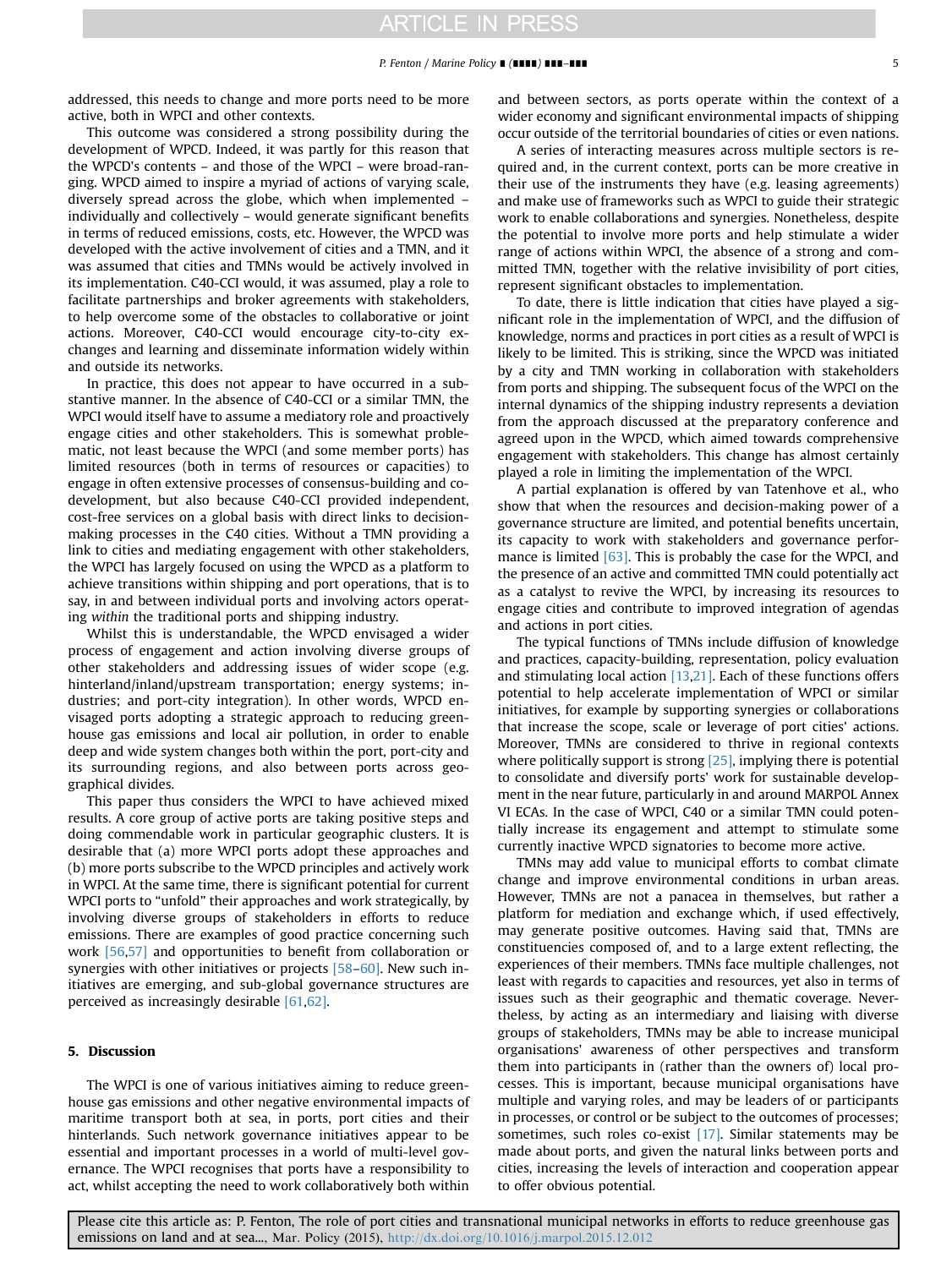### <span id="page-5-0"></span>6 P. Fenton / Marine Policy ∎ (∎∎∎∎) ∎∎∎–∎∎∎

## 6. Conclusions

The case of the WPCI highlights some of the challenges concerning the current institutional arrangements for ports attempting to manage the climate and environmental impacts of shipping and other port operations. Based on the experiences of WPCI, this paper argues that there is considerable potential to (a) increase links and synergies between existing initiatives within the ports sector; (b) increase the links and levels of coordination between port sector organisations such as IAPH, and TMNs such as C40 or ICLEI; (c) more actively engage cities in ports' strategic work for climate and environment; (d) systematically involve key stakeholders throughout processes (e.g. deeper involvement of cargo owners in ESI) to ensure maximum leverage of initiatives; and (e) increase the scope, range and number of activities aiming to reduce emissions from shipping-related activities on land and at sea.

Addressing these points will enable cities to play a more active and influential role in the maritime sector, and – through collaborative approaches – help ensure individual ports are not acting in isolation, but rather as part of a wider movement of regional or global port cities. Such a change could potentially add significant value to existing efforts of ports and/or port cities to reduce environmental and climate impacts arising directly from shipping, port operations and from related sectors, such as road freight transportation.

Of course, it is relatively easy to make such statements, yet much harder to translate words into sustained action. Although this paper highlights the potential for a more integrative, systemic interaction between ports and cities through or in partnership with TMNs, it should be noted that even though many port cities are currently active in TMNs, many TMNs have not addressed port issues in a structured way. Thus, there is considerable scope to improve the links between ports and cities, and thereby develop the role of cities and TMNs in reducing the climate and environmental impacts of shipping.

## Acknowledgements

I wish to thank the reviewers for their constructive input and the organisers and participants of the Shipping in Changing Climates conference for comments and suggestions.

## References

- [1] [OECD, The Competitiveness of Global Port-Cities: Synthesis Report, OECD](http://refhub.elsevier.com/S0308-597X(15)00382-6/sbref1) [Publishing, Paris, 2013.](http://refhub.elsevier.com/S0308-597X(15)00382-6/sbref1)
- [2] L. Fusco Girard, Toward a smart sustainable development of port cities/areas: the role of the "historic urban landscape" approach, Sustainability 5 (10) (2013) 4329–4348, [http://dx.doi.org/10.3390/su5104329.](http://dx.doi.org/10.3390/su5104329)
- [3] W. Jacobs, C. Ducruet, P.W. De Langen, Integrating world cities into production networks: the case of port cities, Glob. Netw. 10 (1) (2010) 92–113, [http://dx.](http://dx.doi.org/10.1111/j.1471-0374.2010.00276.x) [doi.org/10.1111/j.1471-0374.2010.00276.x.](http://dx.doi.org/10.1111/j.1471-0374.2010.00276.x)
- [4] S. Sassen, Global inter-city networks and commodity chains: any intersections? Glob. Netw. 10 (1) (2010) 150–163, [http://dx.doi.org/10.1111/](http://dx.doi.org/10.1111/j.1471-0374.2010.00279.x) [j.1471-0374.2010.00279.x](http://dx.doi.org/10.1111/j.1471-0374.2010.00279.x).
- [5] [S. Inoue, Climate initiatives of the world's ports, In: R. Asariotis, H. Benamara](http://refhub.elsevier.com/S0308-597X(15)00382-6/sbref5) [\(Eds.\), Maritime Transport and the Climate Change Challenge, Earthscan, Ox](http://refhub.elsevier.com/S0308-597X(15)00382-6/sbref5)[ford, 2012, pp. 225](http://refhub.elsevier.com/S0308-597X(15)00382-6/sbref5)–240.
- [6] PIANC, WG150 'Sustainable Ports' A Guidance for Port Authorities, PIANC, Brussels. 〈[http://www1.iaphworldports.org/pdf/PIANC\\_WG150.pdf](http://www1.iaphworldports.org/pdf/PIANC_WG150.pdf)〉, 2013 (last accessed 29.04.15).
- [7] V. Eyring, I.S.A. Isaksen, T. Berntsen, W.J. Collins, J.J. Corbett, O. Endresen, R. G. Grainger, J. Moldanova, H. Schlager, D.S. Stevenson, Transport impacts on atmosphere and climate: shipping, Atmos. Environ. 44 (2010) 4735–4771, <http://dx.doi.org/10.1016/j.atmosenv.2009.04.059>.
- [8] [OECD, Environmental Impacts of International Shipping: The Role of Ports,](http://refhub.elsevier.com/S0308-597X(15)00382-6/sbref7) [OECD Publishing, Paris, 2011.](http://refhub.elsevier.com/S0308-597X(15)00382-6/sbref7)
- [9] T.W.P. Smith, S. Day, R. Bucknall, J. Mangan, J. Dinwoodie, M. Landamore, O.

Turan, P. Wrobel, Low Carbon Shipping – A Systems Approach, Final Report. 〈[www.lowcarbonshipping.co.uk](http://www.lowcarbonshipping.co.uk)〉, 2013 (last accessed 29.04.15).

- [10] Sustainable Development: From Brundtland to Rio 2012, Background Paper prepared for consideration by the High Level Panel on Global Sustainability at its first meeting, United Nations. 〈[www.un.org/wcm/webdav/site/clima](http://www.un.org/wcm/webdav/site/climatechange/shared/gsp/docs/GSP1-6_Background%20on%20Sustainable%20Devt.pdf) [techange/shared/gsp/docs/GSP1-6\\_Background%20on%20Sustainable%20Devt.](http://www.un.org/wcm/webdav/site/climatechange/shared/gsp/docs/GSP1-6_Background%20on%20Sustainable%20Devt.pdf) [pdf](http://www.un.org/wcm/webdav/site/climatechange/shared/gsp/docs/GSP1-6_Background%20on%20Sustainable%20Devt.pdf)), 19 September 2010 (last accessed 29.04.15).
- [11] United Nations Human Settlements Programme (UN-Habitat). Cities and Climate Change: Global Report on Human Settlements, Earthscan, London, 2011.
- [12] H. Bulkeley, V. Castán Broto, Government by experiment? Global cities and the governing of climate change, Trans. Inst. Br. Geogr. 38 (3) (2013) 361–375, [http://dx.doi.org/10.1111/j.1475-5661.2012.00535.x.](http://dx.doi.org/10.1111/j.1475-5661.2012.00535.x)
- [13] D.L. Feldman, The future of environmental networks-governance and civil society in a global context, Futures 44 (2012) 787–796, [http://dx.doi.org/](http://dx.doi.org/10.1016/j.futures.2012.07.007) [10.1016/j.futures.2012.07.007](http://dx.doi.org/10.1016/j.futures.2012.07.007).
- [14] [C. Rosenzweig, W.D. Solecki, S.A. Hammer, S. Mehrota, Executive summary, In:](http://refhub.elsevier.com/S0308-597X(15)00382-6/sbref10) [C. Rosenzweig, W.D. Solecki, S.A. Hammer, S. Mehrota \(Eds.\), Climate Change](http://refhub.elsevier.com/S0308-597X(15)00382-6/sbref10) [and Cities: First Assessment Report of the Urban Climate Change Research](http://refhub.elsevier.com/S0308-597X(15)00382-6/sbref10) [Network., Cambridge University Press, Cambridge, 2011, pp. xv](http://refhub.elsevier.com/S0308-597X(15)00382-6/sbref10)–xxiii.
- [15] A. Becker, S. Inoue, M. Fischer, B. Schwegler, Climate change impacts on international seaports: knowledge, perceptions, and planning efforts among port administrators, Clim. Chang. 110 (2012) 5–29, [http://dx.doi.org/10.1007/](http://dx.doi.org/10.1007/s10584-011-0043-7) s10584-011-0043-'
- [16] M. Betsill, H. Bulkeley, Looking back and thinking ahead: a decade of cities and climate change research, Local Environ.: Int. J. Justice Sustain. 12 (5) (2007) 447–456, <http://dx.doi.org/10.1080/13549830701659683>.
- [17] K. Kern, G. Alber, Governing climate change in cities: modes of urban climate governance in multi-level systems, in: Proceedings of the OECD Conference on Competitive Cities and Climate Change, Milan, Italy, 9–10 October 2008, OECD, Paris, 2009, pp. 171–196.
- [18] S. Niederhafner, Comparing functions of transnational city networks in Europe and Asia, Asia Eur. J. 11 (4) (2013) 377–396, [http://dx.doi.org/10.1007/](http://dx.doi.org/10.1007/s10308-013-0365-3) [s10308-013-0365-3](http://dx.doi.org/10.1007/s10308-013-0365-3)
- [19] K. Kern, H. Bulkeley, Cities, Europeanization and multi-level governance: governing climate change through transnational municipal networks, J. Common Mark. Stud. 47 (2) (2009) 309–332, [http://dx.doi.org/10.1111/](http://dx.doi.org/10.1111/j.1468-5965.2009.00806.x) [j.1468-5965.2009.00806.x.](http://dx.doi.org/10.1111/j.1468-5965.2009.00806.x)
- [20] M. Keiner, A. Kim, Transnational city networks for sustainability, Eur. Plan. Stud. 15 (10) (2007) 1369–1395, [http://dx.doi.org/10.1080/](http://dx.doi.org/10.1080/09654310701550843) [09654310701550843](http://dx.doi.org/10.1080/09654310701550843).
- [21] S. Bouteligier, Inequality in new global governance arrangements: the North-South divide in transnational municipal networks, Innovation: Eur. J. Soc. Sci. Res. 26 (3) (2013) 251–267, <http://dx.doi.org/10.1080/13511610.2013.771890>.
- [22] H. Bulkeley, A. Davies, B. Evans, D. Gibbs, K. Kern, K. Theobald, Environmental governance and transnational municipal networks in Europe, J. Environ. Policy Plan. 5 (3) (2003) 235–254, <http://dx.doi.org/10.1080/1523908032000154179>.
- [23] M. Román, Governing from the middle: the C40 cities leadership group, Corp. Gov. 10 (1) (2010) 73–84, <http://dx.doi.org/10.1108/14720701011021120>.
- [24] L. Hakelberg, Governance by diffusion: transnational municipal networks and the spread of local climate strategies in Europe, Glob. Environ. Politics 14 (1) (2014) 107–129, [http://dx.doi.org/10.1162/GLEP\\_a\\_00216](http://dx.doi.org/10.1162/GLEP_a_00216).
- [25] S. Giest, M. Howlett, Comparative climate change governance: lessons from European transnational municipal network management efforts, Environ. Policy Gov. 23 (6) (2013) 341–353, <http://dx.doi.org/10.1002/eet.1628>.
- [26] C. Aall, K. Groven, G. Lindseth, The scope of action for local climate policy: the case of Norway, Glob. Environ. Politics 7 (2) (2007) 83–101, [http://dx.doi.org/](http://dx.doi.org/10.1162/glep.2007.7.2.83) [10.1162/glep.2007.7.2.83](http://dx.doi.org/10.1162/glep.2007.7.2.83).
- [27] P. Fenton, Identifying the "Usual Suspects" Assessing Patterns of Representation in ICLEI Case Study Collections. Linköping University IEI Working Paper, Linköping, 2014.
- [28] [ICLEI, Local Sustainability 2012: Taking Stock and Moving Forward, ICLEI,](http://refhub.elsevier.com/S0308-597X(15)00382-6/sbref22) [Bonn, 2012.](http://refhub.elsevier.com/S0308-597X(15)00382-6/sbref22)
- [29] M. Acuto, The new climate leaders? Rev. Int. Stud. 39 (2013) 1–23, [http://dx.](http://dx.doi.org/10.1017/S0260210512000502) [doi.org/10.1017/S0260210512000502](http://dx.doi.org/10.1017/S0260210512000502).
- [30] C. McFarlane, The comparative city: knowledge, learning, urbanism, Int. J. Urban Reg. Res. 34 (4) (2010) 725–742, [http://dx.doi.org/10.1111/](http://dx.doi.org/10.1111/j.1468-2427.2010.00917.x) [j.1468-2427.2010.00917.x.](http://dx.doi.org/10.1111/j.1468-2427.2010.00917.x)
- [31] J. Robinson, Cities in a world of cities: the comparative gesture, Int. J. Urban Reg. Res. 35 (2011) 1–23, [http://dx.doi.org/10.1111/j.1468-2427.2010.00982.x.](http://dx.doi.org/10.1111/j.1468-2427.2010.00982.x)
- [32] K. Ward, Towards a relational comparative approach to the study of cities, Prog. Hum. Geogr. 34 (4) (2010) 471–487, [http://dx.doi.org/10.1177/](http://dx.doi.org/10.1177/0309132509350239) [0309132509350239](http://dx.doi.org/10.1177/0309132509350239).
- [33] D. Dolowitz, M. Keeley, D. Medearis, Stormwater management: can we learn from others? Policy Stud. 33 (6) (2012) 501–521, [http://dx.doi.org/10.1080/](http://dx.doi.org/10.1080/01442872.2012.722289) [01442872.2012.722289](http://dx.doi.org/10.1080/01442872.2012.722289).
- [34] [T. Campbell, Learning cities: knowledge, capacity and competitiveness, Habi](http://refhub.elsevier.com/S0308-597X(15)00382-6/sbref28)[tat Int. 33 \(2\) \(2009\) 195](http://refhub.elsevier.com/S0308-597X(15)00382-6/sbref28)–201.
- [35] R.M. Krause, An assessment of the impact that participation in local climate networks has on cities' implementation of climate, energy, and transportation policies, Rev. Policy Res. 29 (5) (2012) 585–604, [http://dx.doi.org/10.1111/](http://dx.doi.org/10.1111/j.1541-1338.2012.00582.x) [j.1541-1338.2012.00582.x](http://dx.doi.org/10.1111/j.1541-1338.2012.00582.x).
- [36] [T. Vellinga, M. de Jong, Approach to climate change adaptation in the port of](http://refhub.elsevier.com/S0308-597X(15)00382-6/sbref30) [Rotterdam, In: R. Asariotis, H. Benamara \(Eds.\), Maritime Transport and the](http://refhub.elsevier.com/S0308-597X(15)00382-6/sbref30) [Climate Change Challenge, Earthscan, Oxford, 2012, pp. 305](http://refhub.elsevier.com/S0308-597X(15)00382-6/sbref30)–319.
- [37] [S. Bouteligier, Cities, Networks, and Global Environmental Governance: Spaces](http://refhub.elsevier.com/S0308-597X(15)00382-6/sbref31) [of Innovation, Places of Leadership, Routledge, London, 2013.](http://refhub.elsevier.com/S0308-597X(15)00382-6/sbref31)